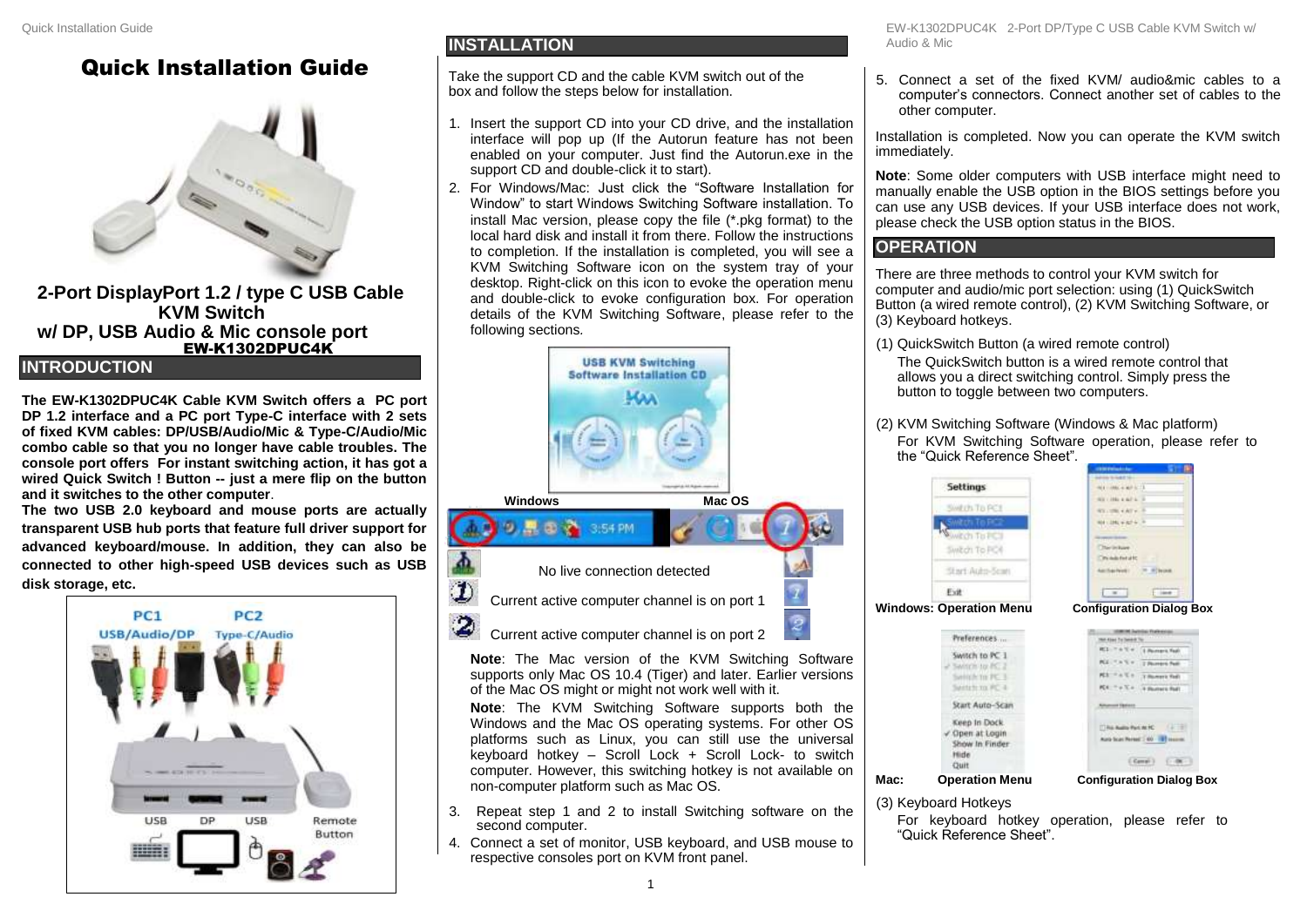# **Quick Reference Sheet**

| <b>Command</b>                                         | <b>QuickSwitch Button</b>                                   | <b>Switching Software</b>                                                                                                                                          | <b>Keyboard Hotkeys1</b>  | <b>Description</b>                                                                                                                                                                        |
|--------------------------------------------------------|-------------------------------------------------------------|--------------------------------------------------------------------------------------------------------------------------------------------------------------------|---------------------------|-------------------------------------------------------------------------------------------------------------------------------------------------------------------------------------------|
| <b>Select PC Port</b>                                  | Press the button to toggle<br>between the two<br>computers. | Right-click the KVM Switching Software icon to<br>evoke the operation menu, then select<br>whichever computer that is available for<br>switching.                  | Scroll Lock + Scroll Lock | Select PC port                                                                                                                                                                            |
| <b>Next lower PC Port</b>                              | $---$                                                       | Right-click the KVM Switching icon to evoke the<br>operation menu, then select whichever<br>computer that is available for switching.                              | ---                       | Next lower PC port                                                                                                                                                                        |
| <b>Next higher PC Port</b>                             | $---$                                                       | Right-click the KVM Switching icon to evoke the<br>operation menu, then select whichever<br>computer that is available for switching.                              | $---$                     | Next higher PC port                                                                                                                                                                       |
| <b>Define Hotkey Preceding</b><br><b>Sequence</b>      | $---$                                                       | Right-click the KVM Switching icon to evoke the<br>operation menu, and then select Settings<br>(Windows) / Configuration Dialog Box (Mac<br>OS).                   | $---$                     | User-definable hotkeys sequence for computer<br>selection is "Ctrl +Alt+ [command key]".<br>For Mac, instead of Scroll Lock key, you may<br>use User-definable hotkey sequence to switch. |
| Autoscan                                               | $---$                                                       | Right-click the KVM Switching Software icon to<br>evoke the operation menu, then select Start<br>Auto-Scan to activate autoscanning.                               | $---$                     | <b>Starts Autoscan</b>                                                                                                                                                                    |
| <b>Autoscan with Programmable</b><br><b>Delay Time</b> | $---$                                                       | Right-click the KVM Switching Software icon to<br>evoke the operation menu, then select a range<br>of Auto-Scan Period.                                            | $---$                     | Autoscan duration adjust to $(10 \sim 60$ seconds)                                                                                                                                        |
| <b>Stop Autoscan</b>                                   | $---$                                                       | While autoscanning, right-click the KVM<br>Switching Software icon to evoke the operation<br>menu, and then select Stop Auto-Scan to de-<br>activate autoscanning. | $---$                     | Stop Autoscan during scan mode                                                                                                                                                            |
| <b>Beeper</b>                                          | $---$                                                       | Right-click the KVM Switching Software icon to<br>evoke the operation menu, then check the box<br>"Turn on Buzzer".                                                | $---$                     | Toggle Beeper on/off                                                                                                                                                                      |
| Keep in Dock (Mac only)                                | $---$                                                       | Right-click the KVM Switching Software icon to<br>evoke the operation menu, and then select<br>"Keep in Dock".                                                     | ---                       | KVM switching icon will be on the system tray<br>of your desktop                                                                                                                          |
| Open at Login (Mac only)                               | $---$                                                       | Right-click the KVM Switching Software icon to<br>evoke the operation menu, then select "Open at<br>login".                                                        | ---                       | Operate Switcher Software and login                                                                                                                                                       |
| <b>Fix Audio Port</b>                                  | $---$                                                       | Right-click the KVM Switching Software icon to<br>evoke the operation menu, then check the box<br>"Fix Audio Port at PC" and select the desired<br>PC port.        | $---$                     | Check this option and then select the computer<br>to fix the audio/mic port to the selected<br>computer. Once this option is checked, the<br>audio/mic port will be fixed and become      |

### **Notes:**

.

1. Each keystroke in hotkey sequence should be pressed within two seconds. Otherwise, the hotkey sequence will not be validated.